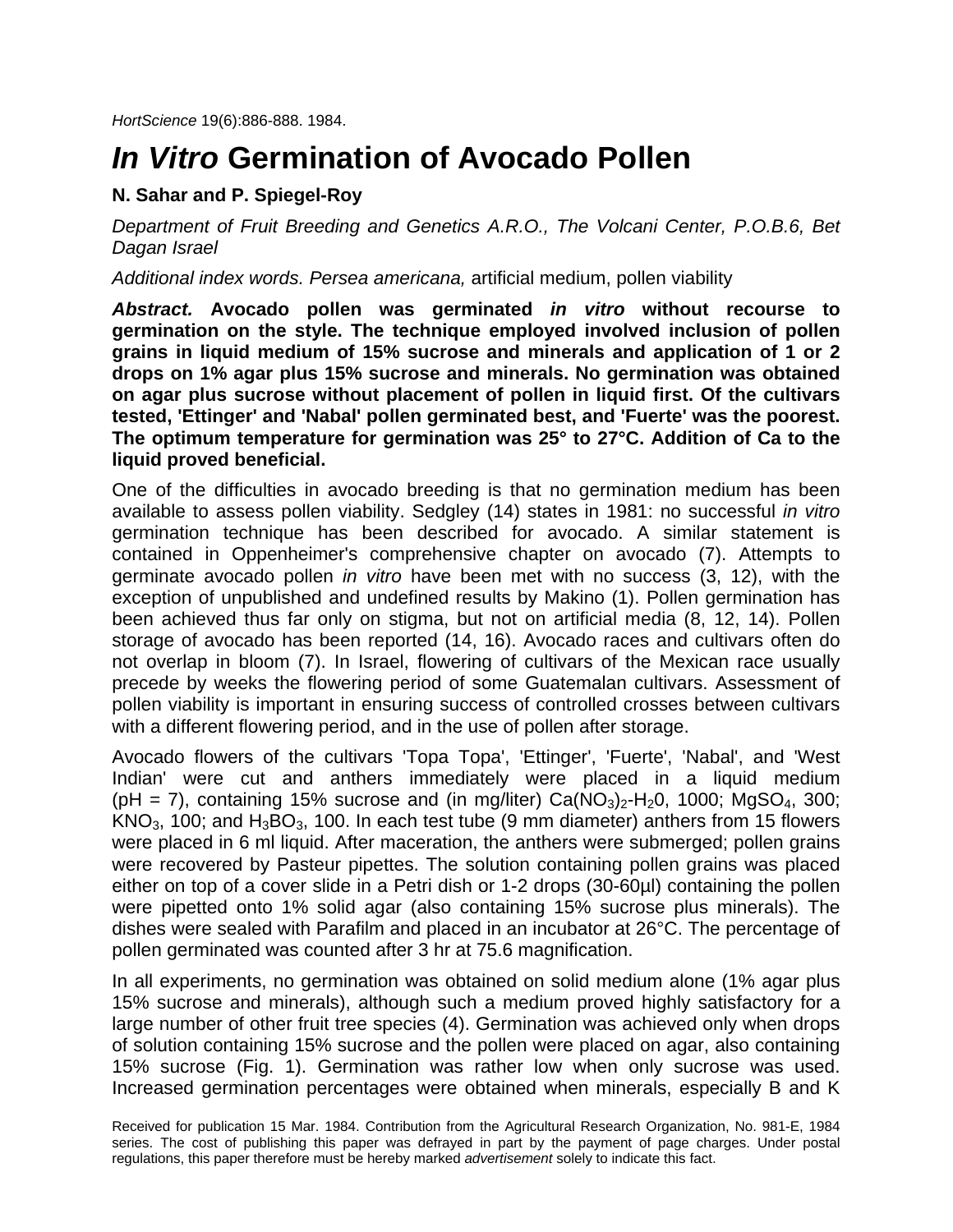(in case of 'West Indian') were added to the solution (Table 1). The inclusion of Ca seemed to raise the percentage of germination of 'Topa Topa', whereas B and K were more important for 'West Indian'. The addition of growth substances and of coconut milk (CCM) also was investigated. CCM at 10% accelerated elongation of pollen tubes.



Fig. 1. Germination of avocado pollen in solution with 15% sucrose and minerals, placed on solid agar (1%). Some pollen grains get detached in the process (arrow). X235

Table 1. Percentage of germination of avocado pollen with the number of pollen grains counted in brackets.

| Medium                   | Germination (%)       |                      |  |
|--------------------------|-----------------------|----------------------|--|
| composition              | 'West Indian'         | 'Topa Topa'          |  |
| Sucrose only             | $8.0 \pm 0.1^2$ (567) |                      |  |
| Sucrose $+$ B            | $10.0 \pm 0.2$ (604)  | $-$                  |  |
| Sucrose $+$ B & K        | $29.0 \pm 0.2$ (738)  | $\overline{a}$       |  |
| Sucrose $+$ B, K, Ca     | <b>MONTH</b>          | $64.0 \pm 0.8$ (427) |  |
| Sucrose $+$ B, K, Mg     | $21.0 \pm 0.2$ (653)  | $48.0 \pm 0.7$ (409) |  |
| Sucrose $+$ B, K, Ca, Mg | $30.0 \pm 0.2$ (420)  | $67.0 \pm 0.7$ (437) |  |
| Sucrose $+$ B, Ca, Mg    | $\sim$ $\sim$ $\sim$  | $65.0 \pm 0.8$ (462) |  |
| Sucrose $+ K$ , Ca, Mg   | $10.0 \pm 0.2$ (627)  | and for you.         |  |

Important differences in germination percentage were noted among cultivars (Table 2). The liquid medium on top of agar was used, both containing 15% sucrose and minerals. 'Ettinger' pollen germination was highest, 'Topa Topa' and 'West Indian' were intermediate, and 'Fuerte' was the lowest.

The effect of temperature on germination percentage is summarized in Fig. 2. No germination was evident at 6°C. The optimum temperature was 25°, with 29° only slightly inferior. With 'Fuerte', no noticeable differences were found in the 19° to 29° range. Germination of 'Nabal' pollen at 19° and 37° was only slightly inferior to that at 27° or 30°.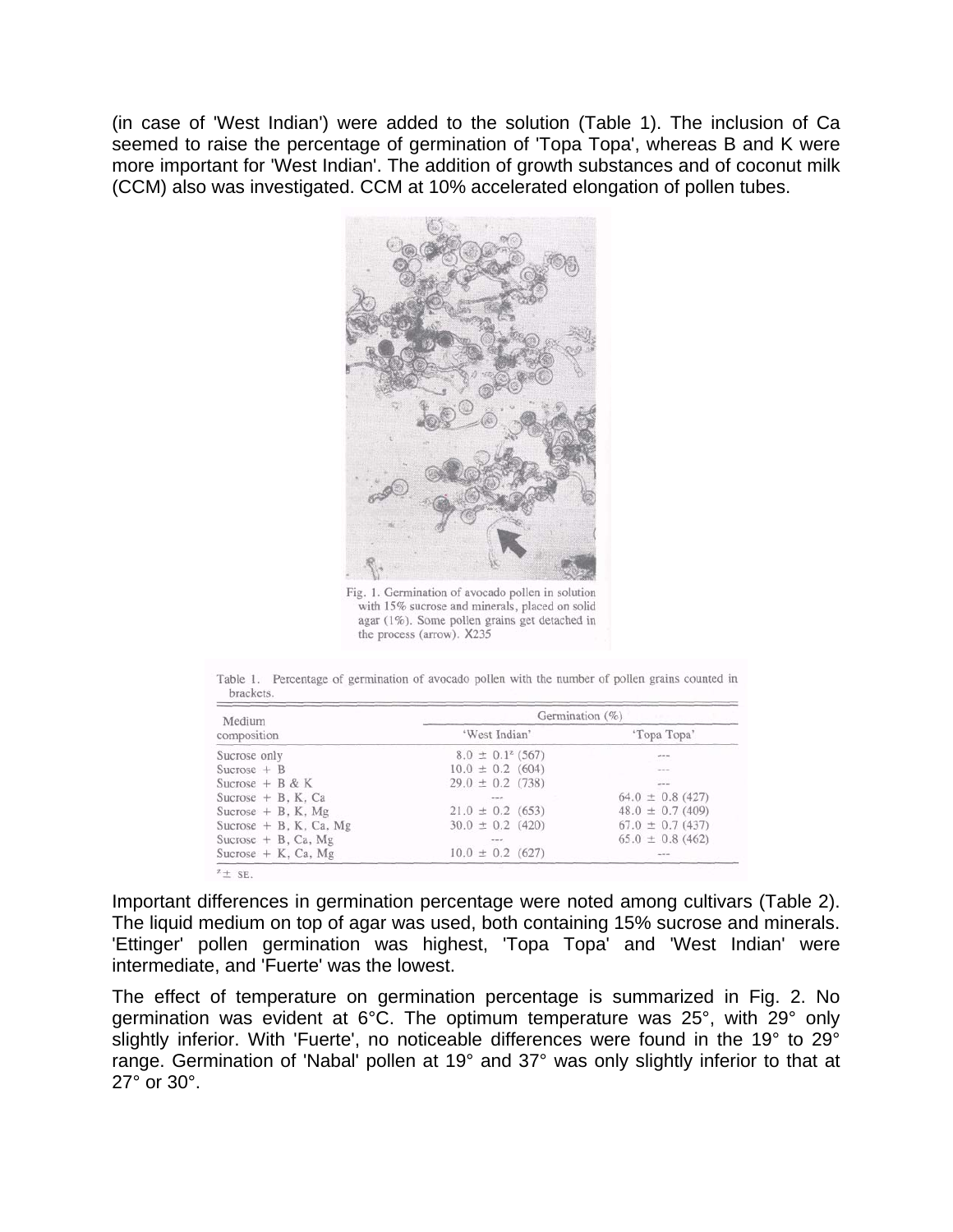The percentage of pollen grains stained by acetocarmine (2%) and by fluorescein diacetate (FDA) also was determined (5, 10). Twenty mg of FDA powder was dissolved in 3 ml acetone, and 20µl of this was added to a 50µl solution containing pollen grains. The percentage of pollen grains stained bright yellow was determined. Pollen grains stained by FDA are shown in Fig. 3. Fig. 4 shows a germinating pollen tube after staining by FDA. The data in Table 2 indicate that pollen germination on the artificial medium (drop of liquid on agar, both containing  $15\%$  sucrose  $+ B$ , K, Ca, Mg salts) was consistently lower than the number of pollen grains effectively stained by either acetocarmine or FDA.

Table 2. Percentage of pollen grains  $(\pm s)$  of avocado cultivars germinating on artificial medium, and percentage stained by acetocarmine or fluorescein diacetate (FDA).

| Cultivar    | Germination on<br>artificial<br>medium $(\%)$ | 'Viable''<br>pollen<br>stained<br>$(\%)$ by acetocarmine | "Viable"<br>pollen<br>stained<br>by FDA $(\%)$ |
|-------------|-----------------------------------------------|----------------------------------------------------------|------------------------------------------------|
| Ettinger    | $64 \pm 0.3$ (879)                            | and place lane                                           | mm in                                          |
| Fuerte      | $14 \pm 1.5$ (2017) <sup>z</sup>              | $62 \pm 5(922)$                                          | $33 \pm 4(1525)$                               |
| Topa-Topa   | $47 \pm 6.2$ (1053)                           | $70 \pm 8(726)$                                          | $83 \pm 6$ (1766)                              |
| West Indian | $44 \pm 7.7$ (1666)                           | $77 \pm 9(942)$                                          | $78 \pm 6(1756)$                               |

<sup>z</sup>Number of pollen grains counted given in parentheses.



Satisfactory results were obtained for the first time germinating avocado pollen *in vitro.*  Avocado pollen has a highly reduced exine (13), and the pollen grain has little protection from external conditions. Germination *in vitro* was obtained only when the delay between collection of fresh flowers and placing them in liquid with sucrose and minerals before germination did not exceed one hr. With a 4 hr lapse, no germination occurred. Previously, germination has been reported on the style only (8, 12, 14). Prolonged pollen storage has been reported recently (14). However, stored pollen has been germinated only on the style. No indication was given whether fertilization subsequently took place.

In our experiment, percentage of germination varied between 14% and 44%, according to cultivar. Increased rates of germination were achieved at temperatures up to 29°C, and in one case ('Nabal') up to 37°. Successful germination may have been due to certain procedures in the method employed, especially the placing of the avocado pollen grains, which are most sensitive to desiccation, in solution and applying a few drops of the solution containing the pollen on top of the agar. So far, correlation of the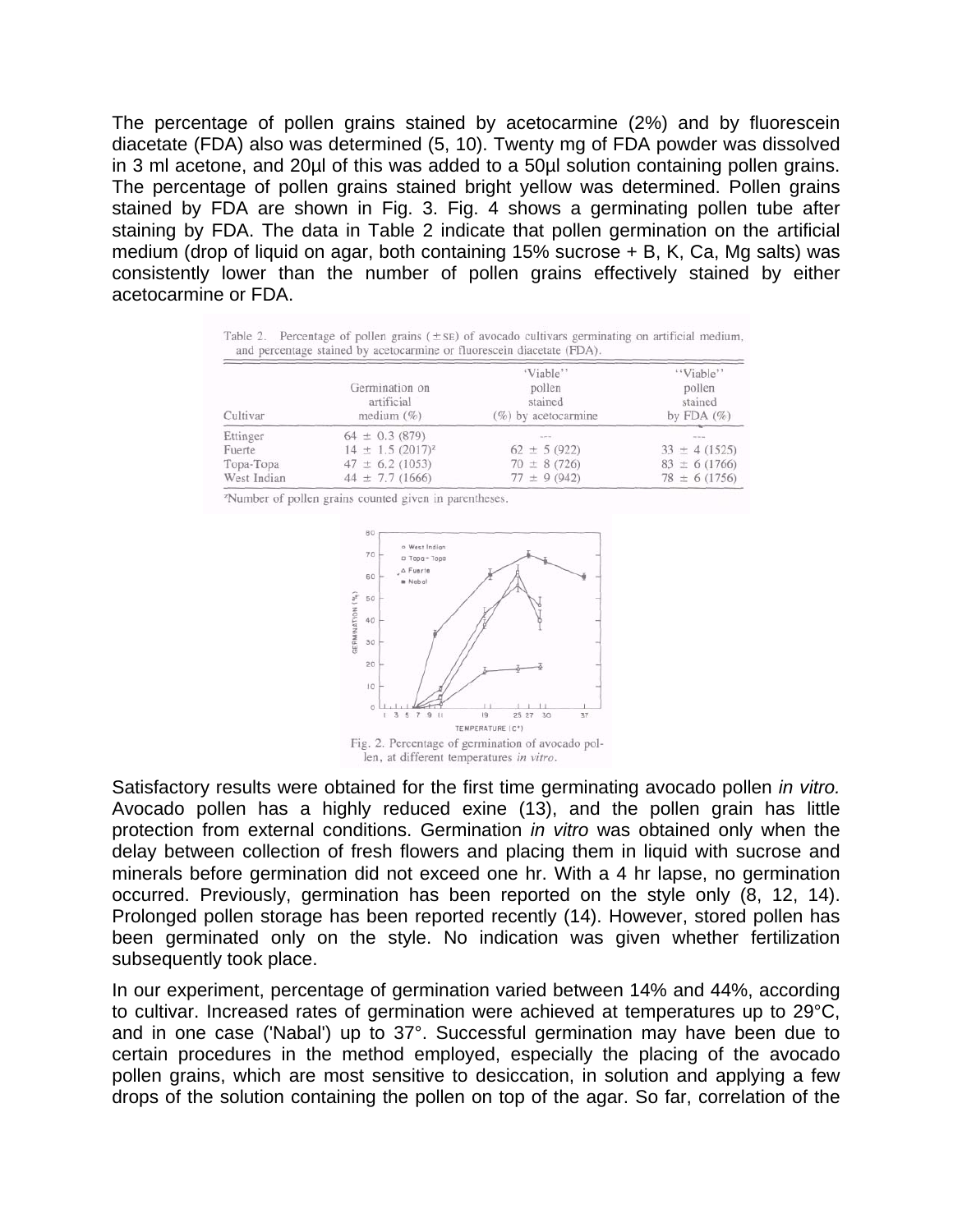percentage of pollen grains germinating *in vitro* and the percentage of pollen grains stained has not been satisfactory. Unsatisfactory correlation between the percentage of pollen grains stained and germination on an artificial medium has been reported with other species (6, 9, 11, 15). There was some indication in our work that the addition of calcium and, possibly, of boron to sucrose increases the number of germinated pollen tubes. Brewbaker and Kwack (2) reported on the beneficial effect of Ca on pollen germination.



Fig. 3. Avocado pollen grains stained by fluorescein diacetate (light colored grains) X235.



Fig. 4. Germinating pollen tube of avocado, after staining with fluorescein diacetate X750.

It is hoped that this method developed for germination of avocado *in vitro* will be